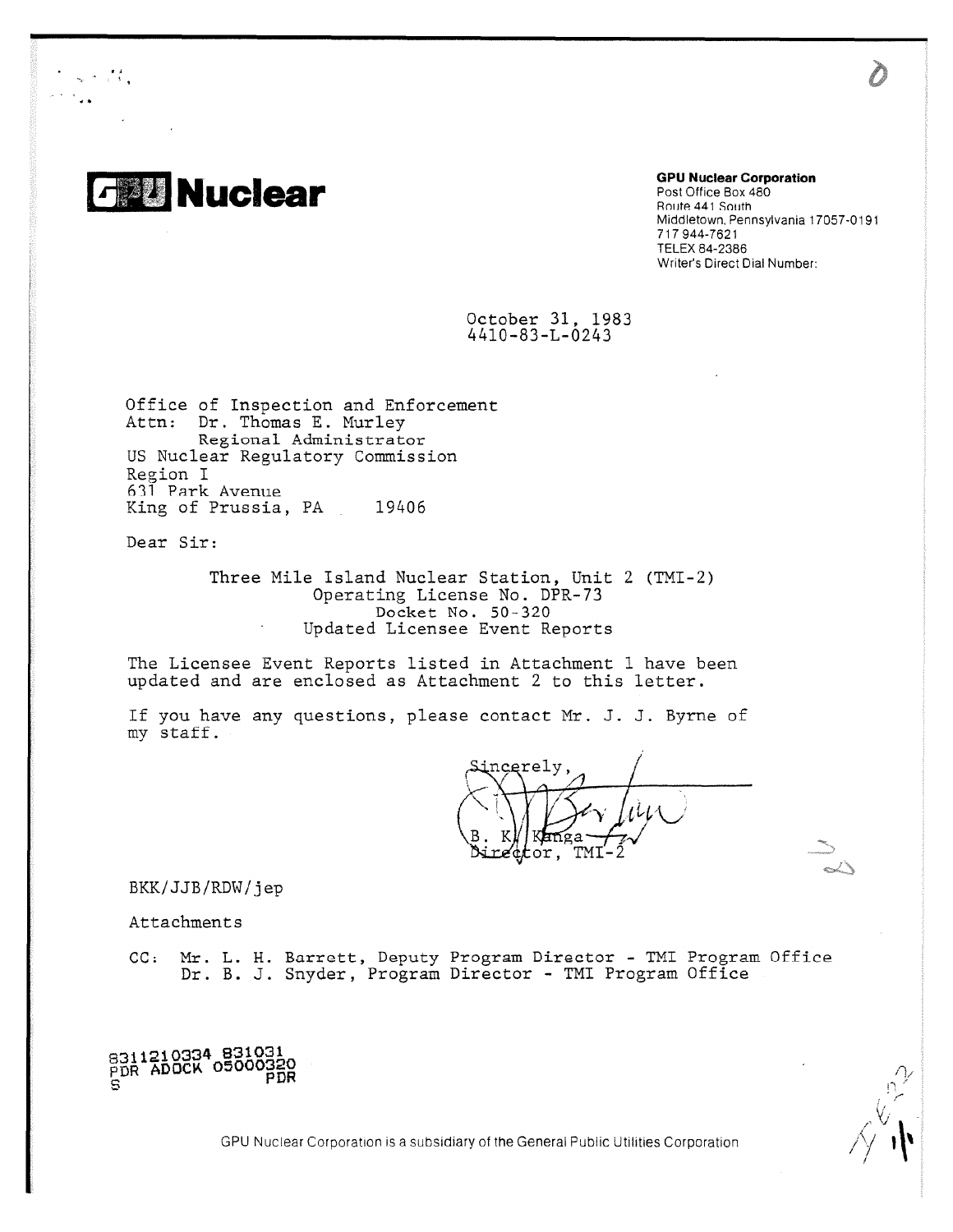| <b>NRC FORM 365</b><br>(7.77)                                          | UPDATE REPORT - Previous Report August 8, 1980<br><b>EGULATORY COMMISSION</b>                                                                                                                                                                                                                                                                                           |
|------------------------------------------------------------------------|-------------------------------------------------------------------------------------------------------------------------------------------------------------------------------------------------------------------------------------------------------------------------------------------------------------------------------------------------------------------------|
|                                                                        | Attachment l<br>LICENSEE EVENT REPORT<br>4410-83-L-0243                                                                                                                                                                                                                                                                                                                 |
|                                                                        | <b>CONTROL BLOCK</b><br>IPLEASE PRINT OR TY<br><b>REQUIRED INFORMATION</b><br>$\mathbf{1}$                                                                                                                                                                                                                                                                              |
|                                                                        | 5)<br>LICENSEE CODE                                                                                                                                                                                                                                                                                                                                                     |
| CON'T<br>$\mathbf 0$<br>$\mathbf{1}$<br>$\overline{2}$<br>$\mathbf{0}$ | <b>REPORT</b><br>0.01710198001<br>$\mathsf{I}(\mathsf{s})$<br>3 2 <br>10 <sup>°</sup><br>-51<br>-01<br>K 6 J<br><b>EVENT DESCRIPTION AND PROBABLE CONSEQUENCES (10)</b><br>In preparation for execution of the Reactor Building Purge, the Modified Hydrogen                                                                                                            |
| l 3 l<br>$\circ$                                                       | Purge Filters and the Reactor Building Purge Exhaust Filter fire protection deluge                                                                                                                                                                                                                                                                                      |
| $\mathbf{o}$<br>4                                                      | (valves were closed. This was to ensure that an automatic actuation of the fire                                                                                                                                                                                                                                                                                         |
| $\circ$<br>$\sqrt{5}$                                                  | iprotection deluge would not have an adverse affect on the HEPA filter performance and                                                                                                                                                                                                                                                                                  |
| $0$ $ 6 $                                                              | The thermal and combustion products detectors remained<br>therefore on the purge.                                                                                                                                                                                                                                                                                       |
| $\bullet$<br>7                                                         | This event had no effect on the plant, its operations, or the health<br><u>loperational</u>                                                                                                                                                                                                                                                                             |
| 8                                                                      | land safety of the public<br>80<br>$\bullet$                                                                                                                                                                                                                                                                                                                            |
| 9                                                                      | <b>SYSTEM</b><br>CAUSE<br>CAUSE<br>SUBCOUE<br>COMP<br><b>VALVE</b><br>CODE<br>CODE<br><b>COMPONENT CODE</b><br><b>SUBCODE</b><br>SUBCODE<br>Χ<br>(11                                                                                                                                                                                                                    |
| σ                                                                      | Z<br>(16)<br>18<br><b>SEQUENTIAL</b><br><b>OCCURRENCE</b><br>REVISION<br><b>REPORT</b>                                                                                                                                                                                                                                                                                  |
|                                                                        | REPORT NO.<br>EVENT YEAR<br>CODE<br>TYPE<br>LER RO<br>NO<br>(17)<br>REPORT<br>Χ<br>NUMBER                                                                                                                                                                                                                                                                               |
|                                                                        | 28<br>30<br><b>ACTION FUTURE</b><br>EFFECT<br>SHUTDOWN<br>ATTACHMENT<br>SUBMITTED<br><b>NPRD-4</b><br>PRIME COMP<br>(22)<br>ON PLANT<br>ACTION<br><b>HOURS</b><br>METHOD<br>FORM SUB.<br><b>SUPPLIER</b><br>MANUFACTURER<br>(20)<br>$\left( 23\right)$<br>91<br>$\Omega$<br>010.<br>$\frac{1}{2}$<br>(26)<br>(25)<br>N<br>CAUSE DESCRIPTION AND CORRECTIVE ACTIONS (27) |
| $\circ$ 1                                                              | At 1410 hours on July 9, 1980, the 14-day action period of the deluge/sprinkler system                                                                                                                                                                                                                                                                                  |
| $\mathbf{1}$                                                           | Tech Spec Change<br>Tech Spec 3.7.10.2 expired making this event prompt reportable.                                                                                                                                                                                                                                                                                     |
| $\vert$ 1 $\vert$<br>-21                                               | Request No. 26 submitted on February 23, 1981<br><u> 1982. revised </u><br>and approved on April 9.                                                                                                                                                                                                                                                                     |
| 3.                                                                     | Tech Spec 3.7.10.2 to allow single isolation of the deluge valves for the above                                                                                                                                                                                                                                                                                         |
| 4.<br>8                                                                | <u>lfilters</u><br>$\cdot$                                                                                                                                                                                                                                                                                                                                              |
| 5.<br>-1                                                               | 80<br>FACILITY<br>METHOD OF<br>(30)<br><b>A POWER</b><br><b>STATUS</b><br>OTHER STATUS<br>DISCOVERY<br>(32)<br>DISCOVERY DESCRIPTION<br>(28)<br>X<br>$\overline{0}$<br>01(29) Recovery Mode<br>01<br>(31)<br>10<br>12                                                                                                                                                   |
| 5                                                                      | 13<br>45<br>46<br>80<br><b>ACTIVITY CONTENT</b><br>AMOUNT OF ACTIVITY (35)<br>RELEASED OF RELEASE<br>LOCATION OF RELEASE (36)<br>(33)<br>2(34)<br>N / A<br>$N/\Delta$<br>۰<br>10<br>11<br>45<br>44                                                                                                                                                                      |
|                                                                        | 80<br>PERSONNEL EXPOSURES<br><b>DESCRIPTION (39)</b><br><b>NUMBER</b><br>TYPE<br>[38]<br>N/A<br>9                                                                                                                                                                                                                                                                       |
|                                                                        | -11<br>12<br>13<br>яc<br>PERSONNEL INJURIES<br>DESCRIPTION <sup>(41)</sup><br>NUMBER                                                                                                                                                                                                                                                                                    |
| н                                                                      | (1)(40)<br>$\Omega$<br>$\Omega$<br>N/A<br>-9<br>- 1-1<br>12<br>8311210346 831031<br>3(1)<br>LOSS OF OR DAMAGE TO FACILITY.<br>(43                                                                                                                                                                                                                                       |
| 9                                                                      | PDR ADOCK 05000320<br>TYPE<br><b>DESCRIPTION</b><br>PDR<br>l(42)<br>s<br>7<br>N/A<br>10<br>n                                                                                                                                                                                                                                                                            |
| n                                                                      | 80<br><b>PUBLICITY</b><br>DESCRIPTION (45)<br>NRC USE ONLY<br>155UED_<br>(44)<br>N.                                                                                                                                                                                                                                                                                     |
|                                                                        | NΙA<br>٠D.<br>10<br>68.<br>69<br>$80 - 5$                                                                                                                                                                                                                                                                                                                               |
|                                                                        | <u>Russ Wells</u><br>NAME OF PREPARER<br>$(717)$ 948-8461<br>PHONE _                                                                                                                                                                                                                                                                                                    |

**CONSTRUCT** 

**SECTION AND STATE**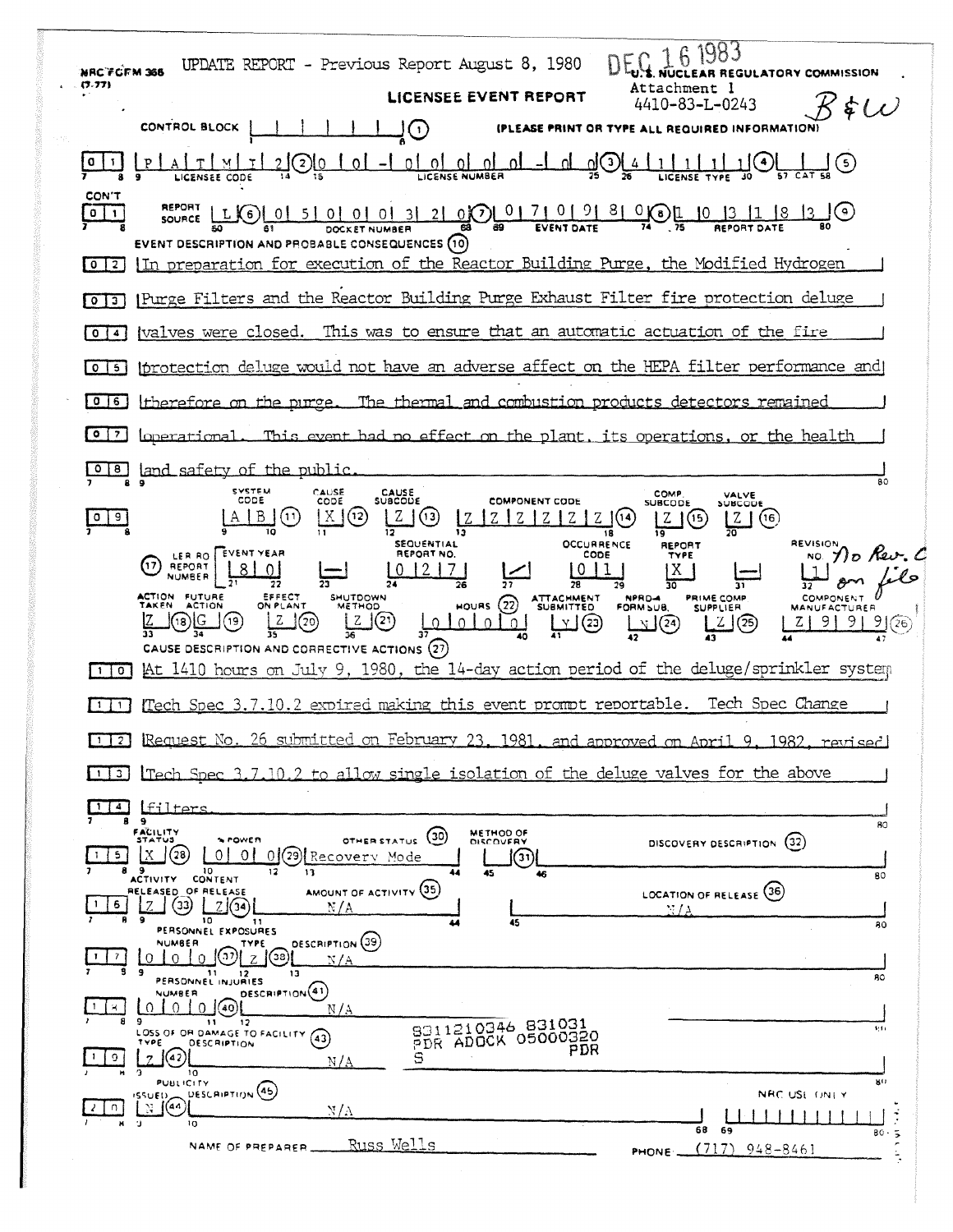# IER 80-027/01X-1 EVENT DATE - July 9, 1980

### I. EXPLANATION OF THE OCCURRENCE

In preparation for execution of the Reactor Building purge, deluge isolation valves FS-V-4223, 423B, and 424B were closed in accordance with a Temporary Change Notice (TEN) to Procedure No. OP-2104-6.1. They were closed to preclude inadvertent operation daring the conduct of the purge and subsequent degradation of the HEPA filters.

The thermal and combustion products detectors in the filter assemblies remained operable which would give an alarm in the Control Room if fire was present. The Deluge System was still operable if manually actuated by opening the applicable valve

At 1410 hours on July 9, 1980, the 14-day Tech Spec action period requiring these valves be opened, was exceeded, and, therefore, the item became prompt reportable per Tech Spec 6.9.1.

II. CAUSE OF THE OCCURRENCE

See Section I. above.

#### III. CIRCUMSTANCES SURROUNDLNG THE OCCURRENCE

At the time of the occurrence, the Unit 2 facility was in a long-term cold shutdown state. The rector decay heat was being removed via natural circulation to the "A" steam generator which is operating in a "steaming" mode. Throughout the event there was no Loss of Natural Circulation Heat Removal in the RCS System.

#### IV. CORRECTIVE ACTIONS TAKEN OR TO BE TAKEN

Long-Term - The charcoal has been removed from the Reactor Building Exhaust Filters and the Hydrogen Purge Exhaust Filter and therefore these filters no longer present a fire hazard. Tech Spec Change Request NO. 26, submitted on February 23, 1981, and approved on April 9, 1982, revised Tech Spec 3.7.10.2 to indicate that the fire guppressinn supply line to these filters may be isolated by a single, manually operated valve. This places the Deluge System for these filters in a manual node instead of an automatic node of operation, thereby preventing a spurious signal from needlessly activating the Deluge System. The fire detectors associated with the Deluge Systems are not effected and are still available to provide an alarm in the event a fire should start in the area of these filters.

#### V. COMPONENT FAILURE DATA

N/A